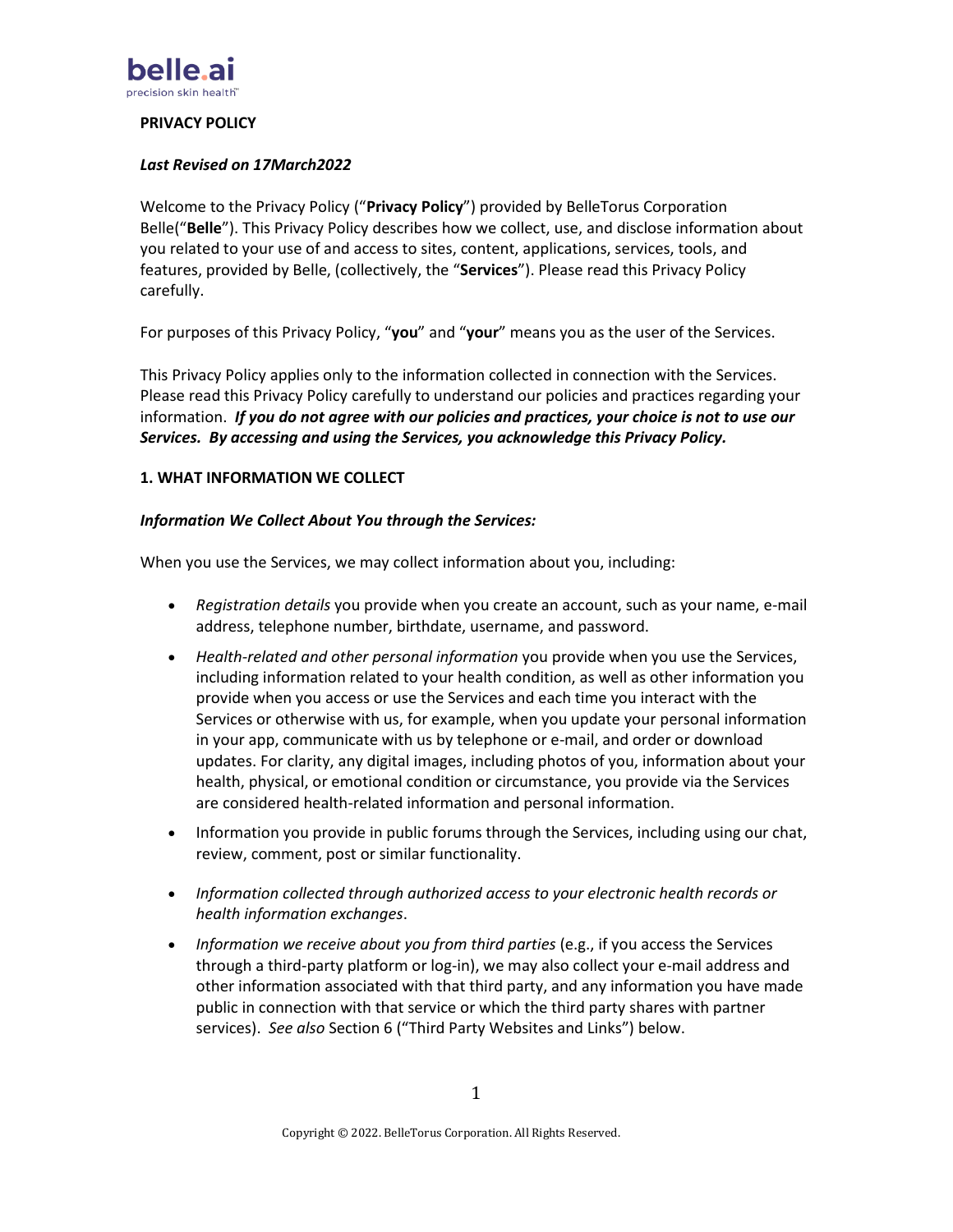

#### *Information that We Collect Automatically:*

We also collect certain information automatically from you. We and the third parties we work with use cookies and similar tracking technologies to track the activity on our Services and to collect information about your use of the Services, such as your IP address, browser type, browser version, pages viewed, time spent on pages, links clicked, location and conversion information. This information may be used by us and others to, among other things, analyze and track data, determine the popularity of certain content, provide customer support, troubleshoot issues with and improve the operation of the Services, and better understand your online activity. Cookies are files with small amounts of data that may include an anonymous unique identifier. They are sent to your browser from a website and stored on your device. Other tracking technologies we use are beacons, tags, and scripts to collect and track information and to improve and analyze our Services. If you do not want a cookie placed on your hard drive or mobile device, you may be able to turn that feature off on your computer or mobile device. Please consult your Internet browser's documentation for information on how to do this. However, if you decide not to accept cookies from us, the Services may not function properly.

We also use Google Analytics, which is a web analytics tool that helps us understand how users engage with the Services. Like many services, Google Analytics uses first-party cookies to track user interactions, as in our case, where they are used to collect information about how users use our site. This information is used to compile reports and to help us improve the Services. The reports disclose website trends without identifying individual visitors. You can opt out of Google Analytics without affecting how you visit our site – for more information on opting out of being tracked by Google Analytics across all websites you use, visit this Google page: [https://tools.google.com/dlpage/gaoptout.](https://tools.google.com/dlpage/gaoptout)

## **ONLINE TRACKING**

"Do Not Track" is a privacy preference that users can set in some web browsers, allowing users to opt out of tracking by websites and online services. We respond to global privacy controls, including "Do Not Track" signals.

## **2. HOW WE USE YOUR INFORMATION**

The ways in which we may use your information include the following:

- To provide you with the Services and other services you request.
- To administer your account.
- To communicate with you about your account or transactions with us and send you details or updates about features of the Services or changes to our policies.
- To create anonymized and aggregated data sets that may be used for a variety of functions, including research, internal analysis, analytics, and other functions.
- To personalize content and experiences.
- To detect, investigate and prevent activities that may violate our policies or be illegal.
- To optimize or improve the content, services, and features of the Services, including using your information to train our AI/ML algorithms.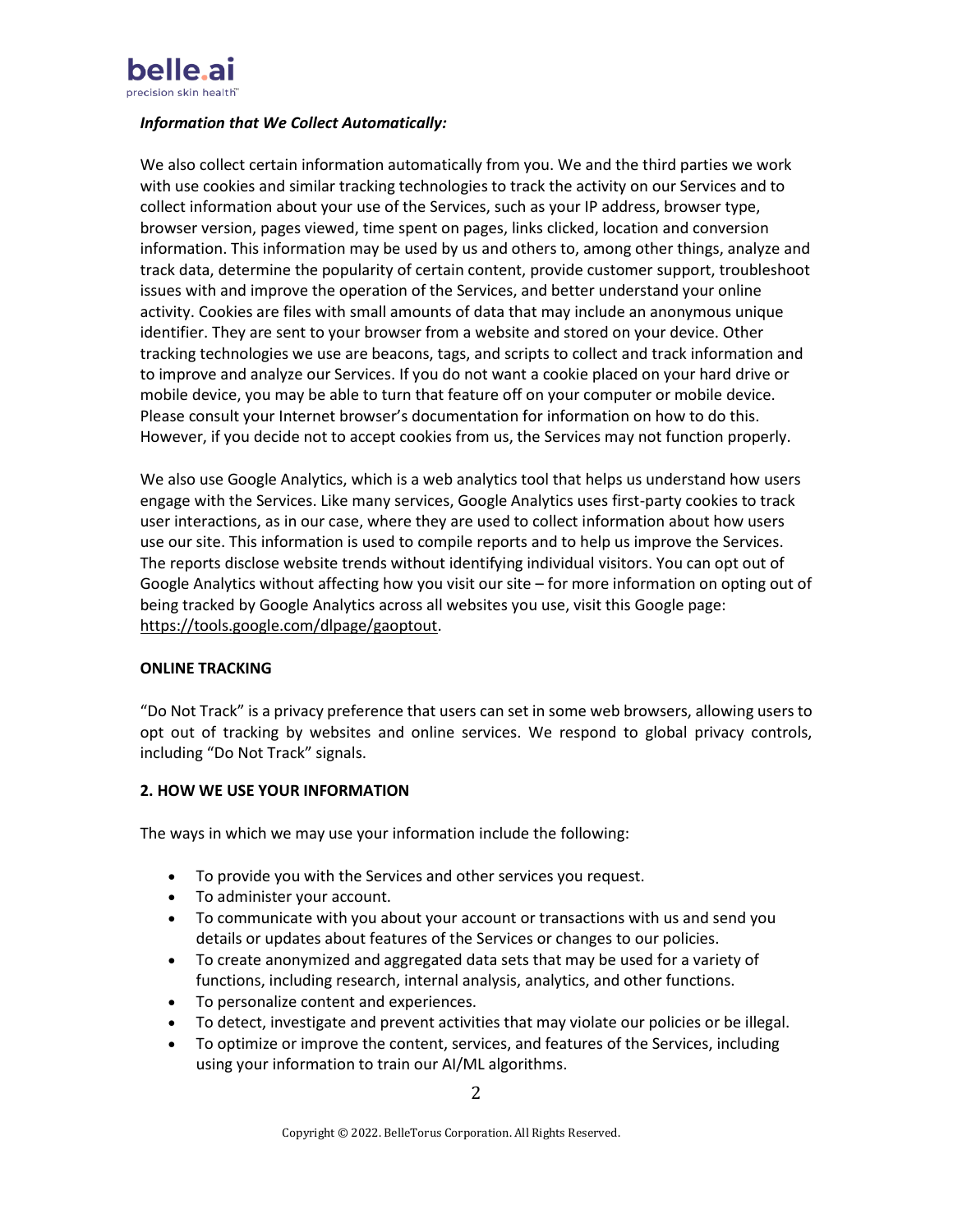

- To personalize and improve the Services and user experiences, to increase the functionality and user friendliness of the Services, to deliver content or features that match user profiles or interests.
- To monitor and analyze the Services usage and trends and otherwise measure the effectiveness of the services.
- To send you offers and promotions for our other products and services.
- With your opt-in permission, we may (i) provide you with news and updates about the Company; or (ii) send you surveys to collect feedback about your experience with the Company, in order to improve the Services. You are permitted to opt out of any such communications at any time.

## **3. HOW WE SHARE YOUR INFORMATION**

We will not share your personal information outside Belle except in the following limited circumstances which you consent to:

- When you allow to us share your personal information with another company, such as directing us to share your personal information with third-party sites or platforms, including social networking sites. If you use third-party sites or platforms made available through the Services, those third parties will have access to your data to the extent that you have authorized their access. Please consult Section 6 ("Third Party Website and Links") below and the third party's privacy policy for additional information.
- When you request our referral services to forward or share certain content with a friend, such as an e-mail inviting a friend to use the Services or sharing certain content from the Services with a friend.
- When we contract or partner with a third party to provide services on our behalf, for example, with companies who provide us with certain administrative services, as well as other partners who assist us in carrying out, developing and maintaining the Services.
- In connection with the sale of a business, including merger, acquisition, or sale of all or a material portion of its assets, change in corporate control, or insolvency or bankruptcy proceedings.
- To enforce our Terms of Service or rules, to ensure the safety and security of our users and third parties, to protect our rights and property and the rights and property of our users and third parties, to comply with legal process, including judicial warrant, rule, order or subpoena or in other cases if we believe in good faith that disclosure is required by law or regulation.

In addition, we may share anonymized and aggregated data sets with third parties, alone or in combination with anonymized information of other users.

## **4. PUBLIC VENUES AND SEMI-PUBLIC VENUES OF THE SERVICES.**

If you use a message board, comment function, conversation pages, blogs, social community environments, profile pages, or other public or semi-public venue or forums of the Services, you will be identified on those venues by the username you submit.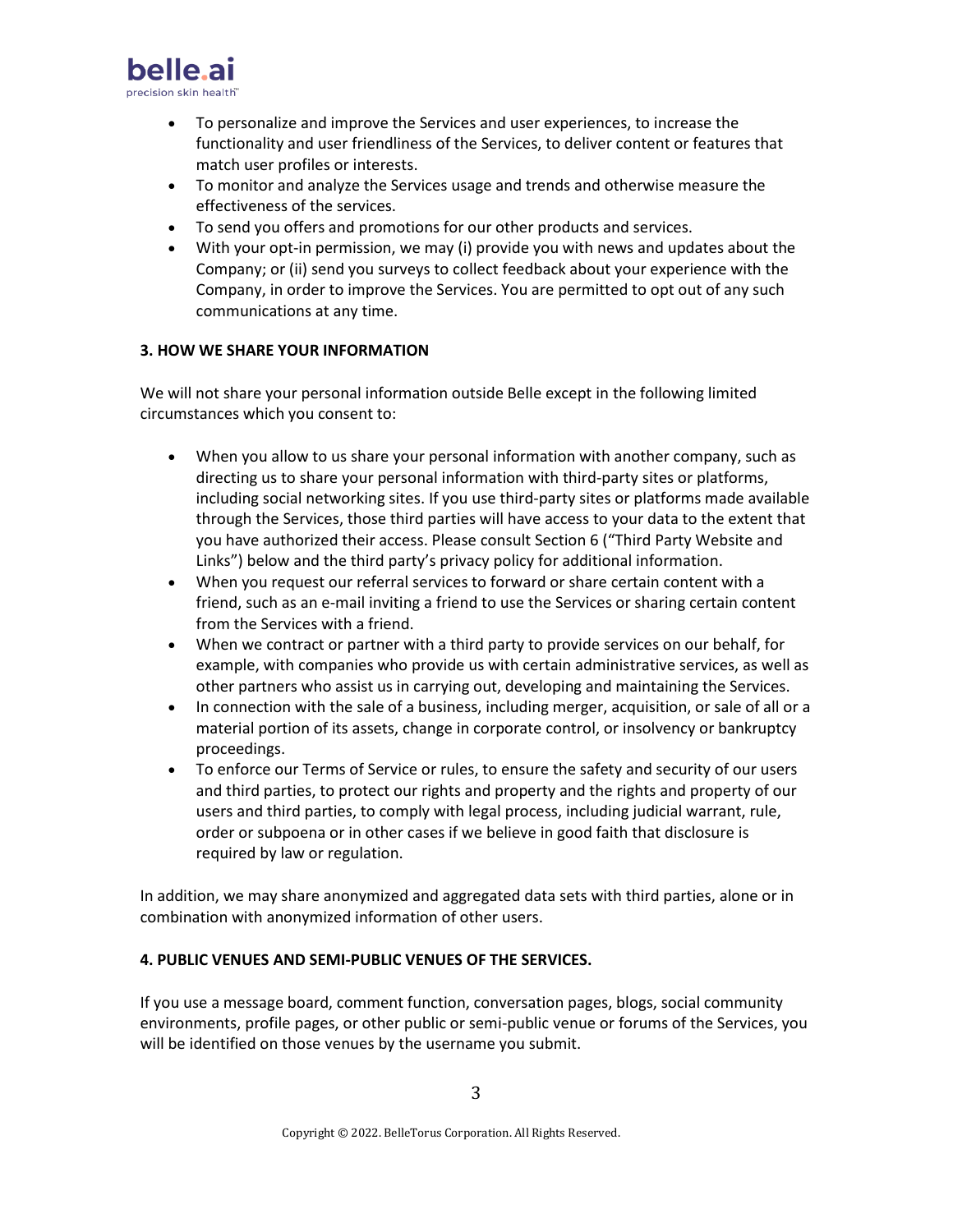

# **5. YOUR CONTROLS AND CHOICES**

You have the ability to exercise certain controls and choices regarding our collection, use and sharing of your information. These controls and choices include your right to:

- Correct, update and delete your registration account.
- Request access to the personal information we hold about you and that we amend or delete it.

You may exercise your controls and choices, or request access to your personal information, by modifying your profile or by contacting us at info@belle.ai or following instructions provided in communications sent to you. Please be aware that, if you do not allow us to collect personal information from you, we may not be able to deliver certain services to you, and some of our Services may not be able to take account of your interests and preferences. If you have questions regarding the specific personal information about you that we process or retain, please contact us at info@belle.ai.

# **6. THIRD PARTY WEBSITES AND LINKS**

Our Services may contain links to other online platforms operated by third parties. We do not control such other online platforms and are not responsible for their content, their privacy policies, or their use of your personal information. Our inclusion of such links does not, by itself, imply any endorsement of the content on such platforms or of their owners or operators except as disclosed on the Services.

Please keep in mind that personal information you post on public or semi-public venues, including personal information you share on third party social networking platforms (such as Facebook or Twitter) may also be viewable by other users of the Services and/or users of those third-party online platforms without limitation as to its use by us or by a third party. When you provide personal information to a third-party online platform, the personal information you provide may be separately collected by that third-party. The personal information the thirdparty online platform collects is subject to the third-party online platform's privacy practices. Privacy choices you make on the third-party online platform will not apply to our use of the information we collect directly through our Services.

We expressly disclaim any and all liability for the actions of third parties, including but without limitation to actions relating to the use and/or disclosure of personal information by third parties.

## **7. CHILDREN'S PRIVACY**

Our Services are not directed to children who are under 13 years of age, and we do not seek or knowingly collect any personal information from them without obtaining consent from the child's parent or guardian. To the extent you wish to enable your child to use the Services, you must create an account for the child in accordance with our Terms of Service and provide consent for us to collect such information from your child. If we become aware that we have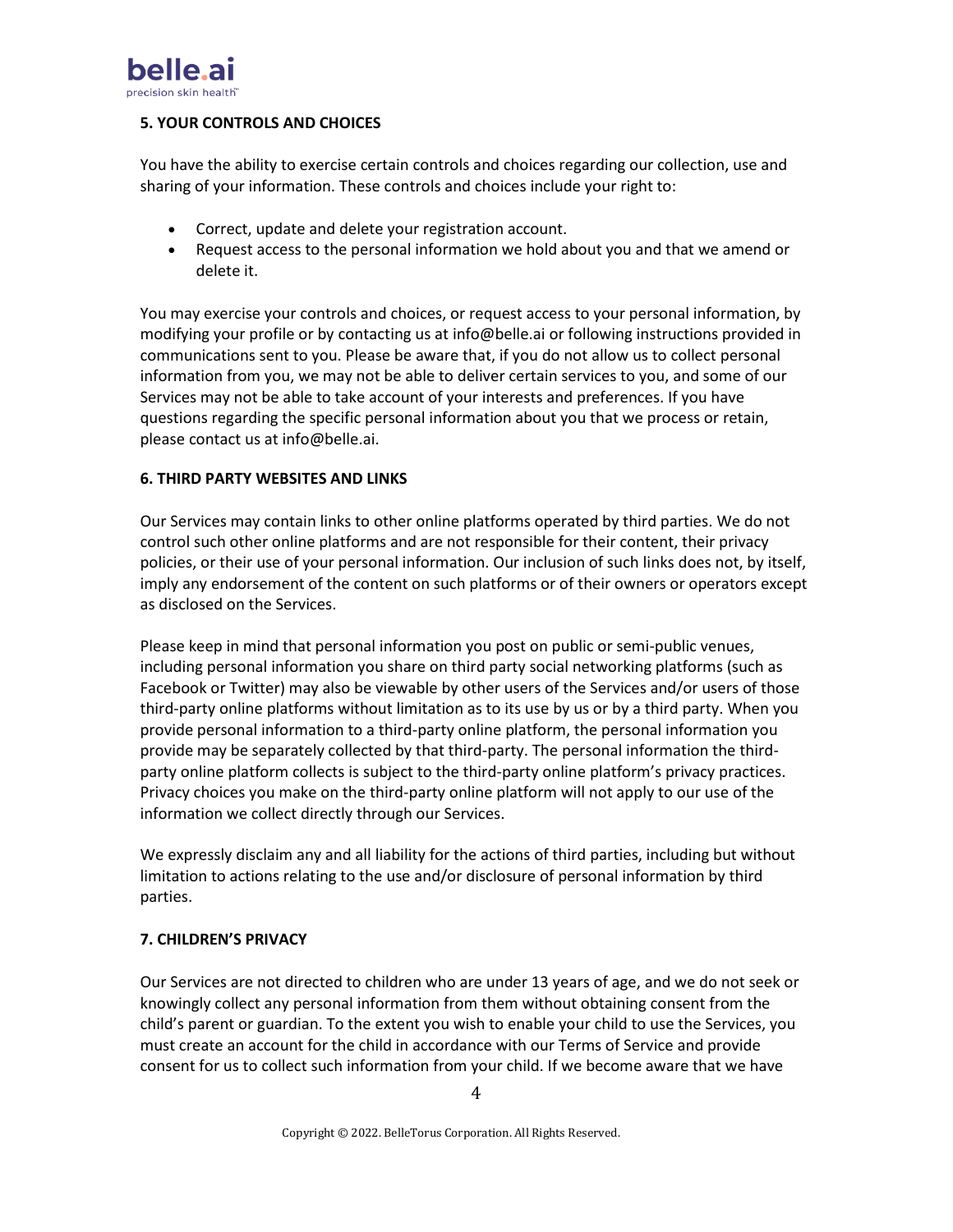

unknowingly collected personal information from a child under 13 years of age without such consent, we will make commercially reasonable efforts to delete such information from our database. Please note, however, that we may provide services to a child without parental consent for the purposes of protecting the health or safety of that child. In such cases, we will use reasonable efforts to provide a parent with notice that the child has registered for our services.

If you are the parent or guardian of a child under 13 years of age who has provided us with personal information, you may contact us to request it be deleted.

# **8. SECURITY AND DATA RETENTION**

Please note that Information you send to us electronically may not be secure when it is transmitted to us. We recommend that you do not use unsecure channels to communicate sensitive or confidential personal information to us. From time to time, we review our security procedures to consider appropriate new technology and methods. Please be aware though that, despite our best efforts, no security measures are perfect or impenetrable. We will retain your personal information for the length of time needed to fulfill the purposes outlined in this Privacy Policy unless a longer retention period is required, or for the establishment, exercise or defense of legal claims, or for legitimate businesses purposes, or as provided by law.

# **9. CALIFORNIA RIGHTS**

If you are a user of the Services and a California resident under the age of 18, you may request to have your posted content or personal information removed from the publicly viewable portion of the Services by contacting us directly. Content or information may not be removed from our systems or databases. In certain situations, content or information cannot be removed.

## **10. UPDATING THIS PRIVACY POLICY**

We may modify this Privacy Policy from time to time in which case we will update the "Last Revised" date at the top of this Privacy Policy. If we make changes that are material, we will use reasonable efforts to attempt to provide notice to you and, where required by applicable law, we will obtain your consent. Notice may be by e-mail to you at the last e-mail address you provided us, by posting notice of such changes on the Services, or by other means, consistent with applicable law. However, it is your responsibility to review the Privacy Policy from time to time to view any such changes. The updated Privacy Policy will be effective as of the time of posting, or such later date as may be specified in the updated Privacy Policy.

## **11. HOW TO CONTACT US**

Any questions or concerns regarding the use or disclosure of personal information should be directed to info@belle.ai.

You may contact us regarding the Services of BelleTorus Corporation, at 245 First Street, Riverview II, 18th Floor, Cambridge, MA 02142 or by e-mail at info@belle.ai.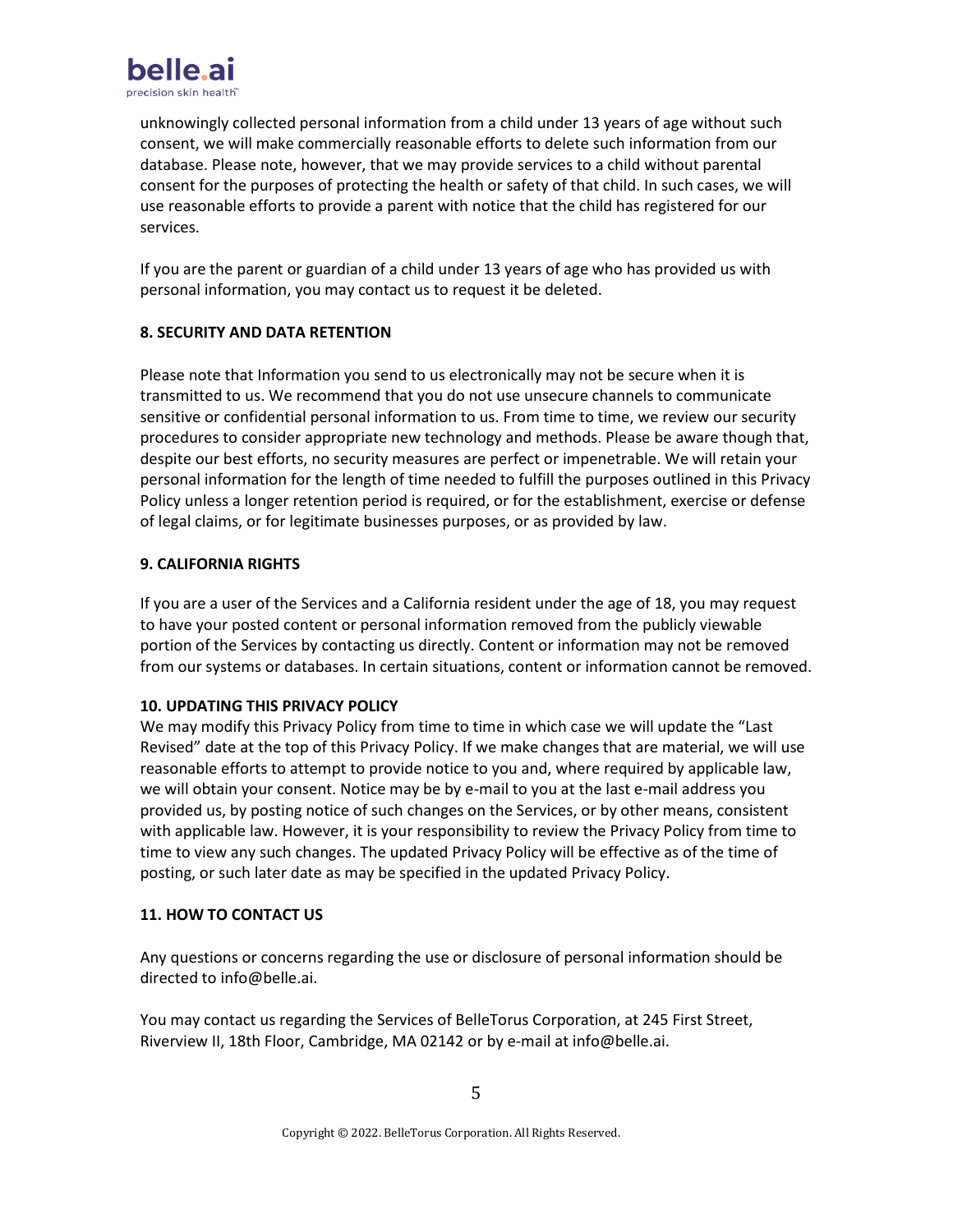

# **PRIVACY POLICY ADDENDUM FOR CALIFORNIA RESIDENTS**

Under the California Consumer Privacy Act ("**CCPA**"), California residents are afforded certain rights about the personal information (as such term is defined under the CCPA) we have collected about them, which we have described in more detail below. This addendum does not apply to "**protected health information**" or "**PHI**" that is governed by the Health Insurance Portability and Accountability Act of 1996, as amended by the Health Information Technology for Economic and Clinical Health Act, and all regulations promulgated thereunder ("**HIPAA**") or "**medical information**" that is governed by the California Confidentiality of Medical Information Act ("**CMIA**").

In the chart below, we have described the categories of Personal Information that we have collected and shared over the past twelve (12) months, the purposes for such collection and the types of entities with whom we have shared such information.

| <b>Categories of Personal</b>                                                                                                                                                                                       | Sources of                                                                             | <b>Use of Information</b>                                                                                                                                      | <b>Sharing of Information</b>                                                                                                                                                                                         |
|---------------------------------------------------------------------------------------------------------------------------------------------------------------------------------------------------------------------|----------------------------------------------------------------------------------------|----------------------------------------------------------------------------------------------------------------------------------------------------------------|-----------------------------------------------------------------------------------------------------------------------------------------------------------------------------------------------------------------------|
| <b>Information</b>                                                                                                                                                                                                  | <b>Information</b>                                                                     |                                                                                                                                                                |                                                                                                                                                                                                                       |
| Identifiers, including<br>your name, postal<br>address, email address,<br>and telephone number.<br>These data types also<br>include "personal<br>information," as the<br>term is defined by Cal.<br>Civ. Code 1798. | We collect this<br>information<br>directly from<br>you.                                | We use this information<br>to: provide, maintain, and<br>improve our Services;<br>respond to consumer<br>inquiries; and personalize<br>your online experience. | We share this<br>information with service<br>providers who help us<br>provide, maintain, and<br>improve our Services;<br>deliver products to you;<br>and personalize your<br>online experience.                       |
| Internet or other<br>electronic network<br>activity information,<br>such as IP addresses and<br>cookies.                                                                                                            | We collect this<br>information<br>automatically<br>from your<br>computer or<br>device. | We use this information to<br>provide, maintain, and<br>improve our Services and<br>to personalize your online<br>experience.                                  | We share this<br>information with service<br>providers who collect<br>this information on our<br>behalf to help us<br>provide, maintain, and<br>improve our Services<br>and to personalize your<br>online experience. |
| Audio, electronic, visual,<br>thermal, olfactory or<br>similar information                                                                                                                                          | We collect this<br>information<br>directly from<br>you.                                | We may record calls to<br>our customer and<br>technical support<br>personnel.                                                                                  | We share this<br>information with service<br>providers who collect<br>this information on our<br>behalf to help us<br>provide, maintain, and<br>improve our Services                                                  |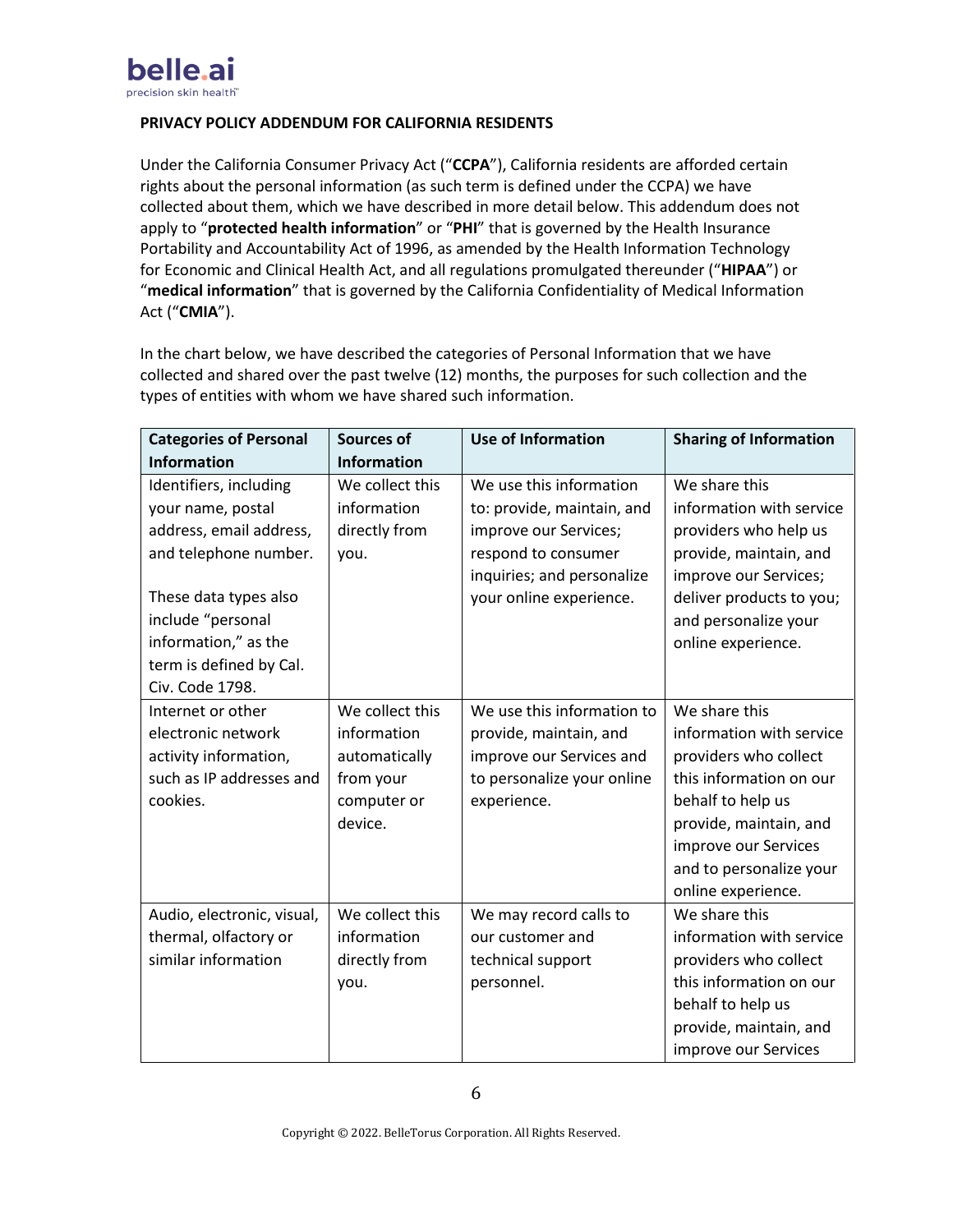

| <b>Categories of Personal</b> | Sources of         | <b>Use of Information</b>  | <b>Sharing of Information</b> |
|-------------------------------|--------------------|----------------------------|-------------------------------|
| <b>Information</b>            | <b>Information</b> |                            |                               |
|                               |                    |                            | and to personalize your       |
|                               |                    |                            | online experience.            |
| Geolocation data.             | We collect this    | We use this information to | We work with service          |
|                               | information        | provide features of our    | providers who collect         |
|                               | from your          | Services and to improve    | this information on our       |
|                               | device when        | and customize our          | behalf to help us             |
|                               | you give us        | Services.                  | provide, maintain, and        |
|                               | permission to      |                            | improve our Services          |
|                               | do so.             |                            | and to personalize your       |
|                               |                    |                            | online experience.            |
| Inferences drawn from         | We collect this    | We use this information to | We work with service          |
| other Personal                | information        | provide features of our    | providers who collect         |
| Information                   | directly from      | Service and to improve     | this information on our       |
|                               | you and/or         | and customize our          | behalf to help us             |
|                               | collect this       | Services.                  | provide, maintain, and        |
|                               | information        |                            | improve our Services          |
|                               | from your          |                            | and to personalize your       |
|                               | device when        |                            | online experience.            |
|                               | you give us        |                            |                               |
|                               | permission to      |                            |                               |
|                               | do so.             |                            |                               |

**The Company does not, and during the past twelve (12) months did not, "sell" personal information of California residents (as such term is defined in the CCPA).**

## *Rights under the CCPA*

If you are a California resident, the processing of certain personal information about you may be subject to the CCPA. Where the CCPA applies, this section provides additional privacy disclosures and informs you of key additional rights as a California resident. We will never discriminate against you for exercising your rights, including providing a different level or quality of services or denying goods or services to you when you exercise your rights under the CCPA.

## *Right to Know Request*

Under the CCPA, California residents have a right to request information about our collection, use, and disclosure of your personal information over the prior twelve (12) months, and ask that we provide you free of charge with the following information:

- 1. the categories of personal information about you that we collected;
- 2. the categories of sources from which the personal information was collected;
- 3. the purpose for collecting personal information about you;